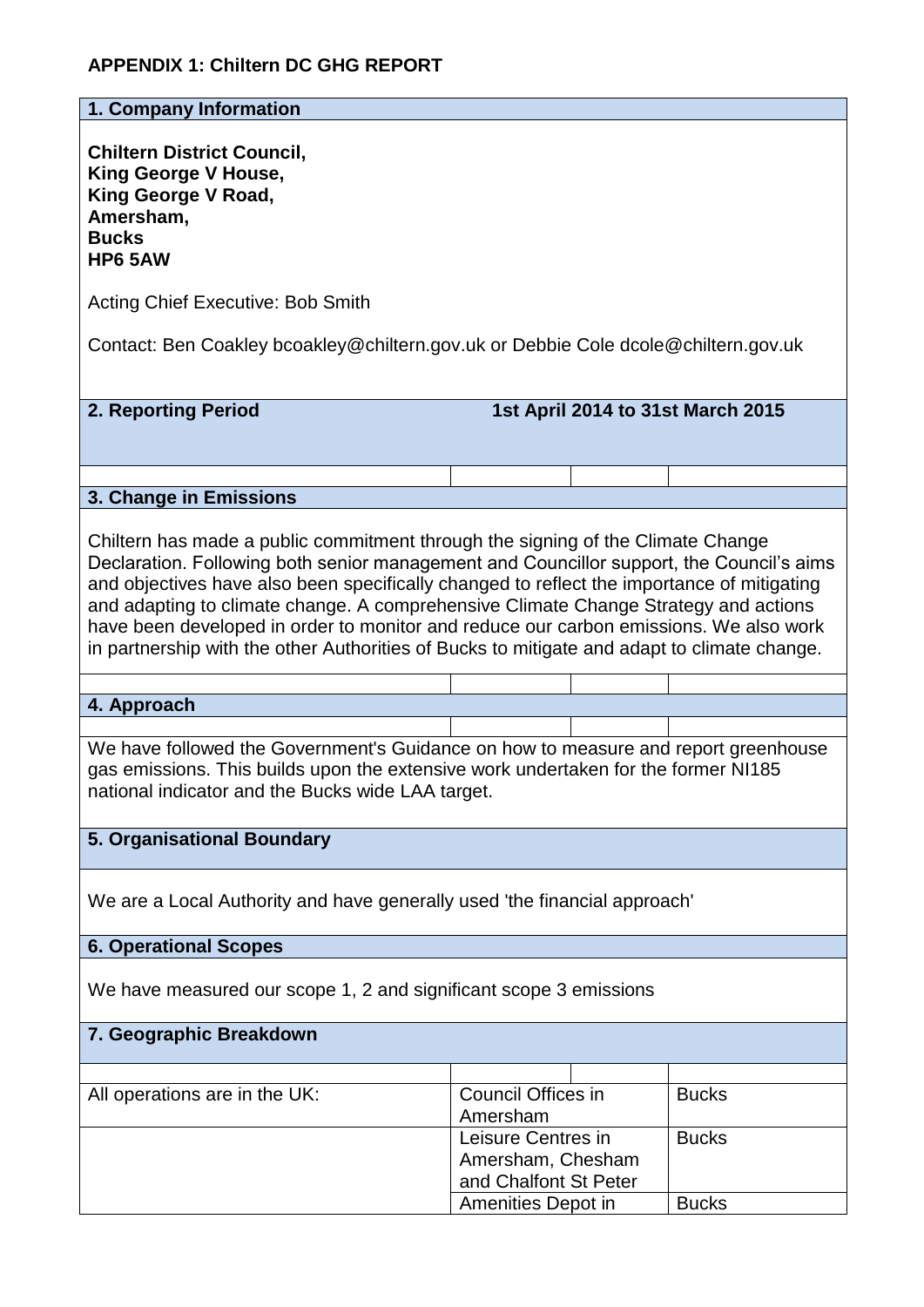|                                                                                                                                                                               | Amersham |  |  |  |  |
|-------------------------------------------------------------------------------------------------------------------------------------------------------------------------------|----------|--|--|--|--|
| 8. Base Year                                                                                                                                                                  |          |  |  |  |  |
|                                                                                                                                                                               |          |  |  |  |  |
| Our Base Year is 2008 which we set using a fixed base year approach                                                                                                           |          |  |  |  |  |
| 9. Targets                                                                                                                                                                    |          |  |  |  |  |
| In addition to the significant reductions already achieved since 2008;                                                                                                        |          |  |  |  |  |
| For Scope 1 we are aiming for a 4% reduction over the next three years with a view to<br>being carbon neutral by 2050                                                         |          |  |  |  |  |
| For Scope 2 we are aiming for 4% reduction over the next three years with a view to being<br>carbon neutral by 2050                                                           |          |  |  |  |  |
| 10. External Assurance Statement                                                                                                                                              |          |  |  |  |  |
| This report is subject to internal audit and review.                                                                                                                          |          |  |  |  |  |
| 11. Electricity Generation Note                                                                                                                                               |          |  |  |  |  |
| * Chiltern generates electricity at the Council Offices, Chesham Leisure Centre and<br>Amersham Multi-Storey Car Park. 92,862 kWh of electricity generated by solar panels at |          |  |  |  |  |

these sites for this period and this equates to a reduction in emissions of 45,898 **kg** of CO2e or 45.9 **Tonnes** of CO2e

# **12. Correction Factors:**

The Conversion Factor published by DEFRA for calculating the emissions for electricity consumption has increased this year from 0.44548 p/kWh to 0.49426. Given the total annual consumption for the all sites for the year was 2,239,437 kWh, this small increase in the conversion factor of 0.04878 equates to 109,239 KG or 109 tonnes of CO2e.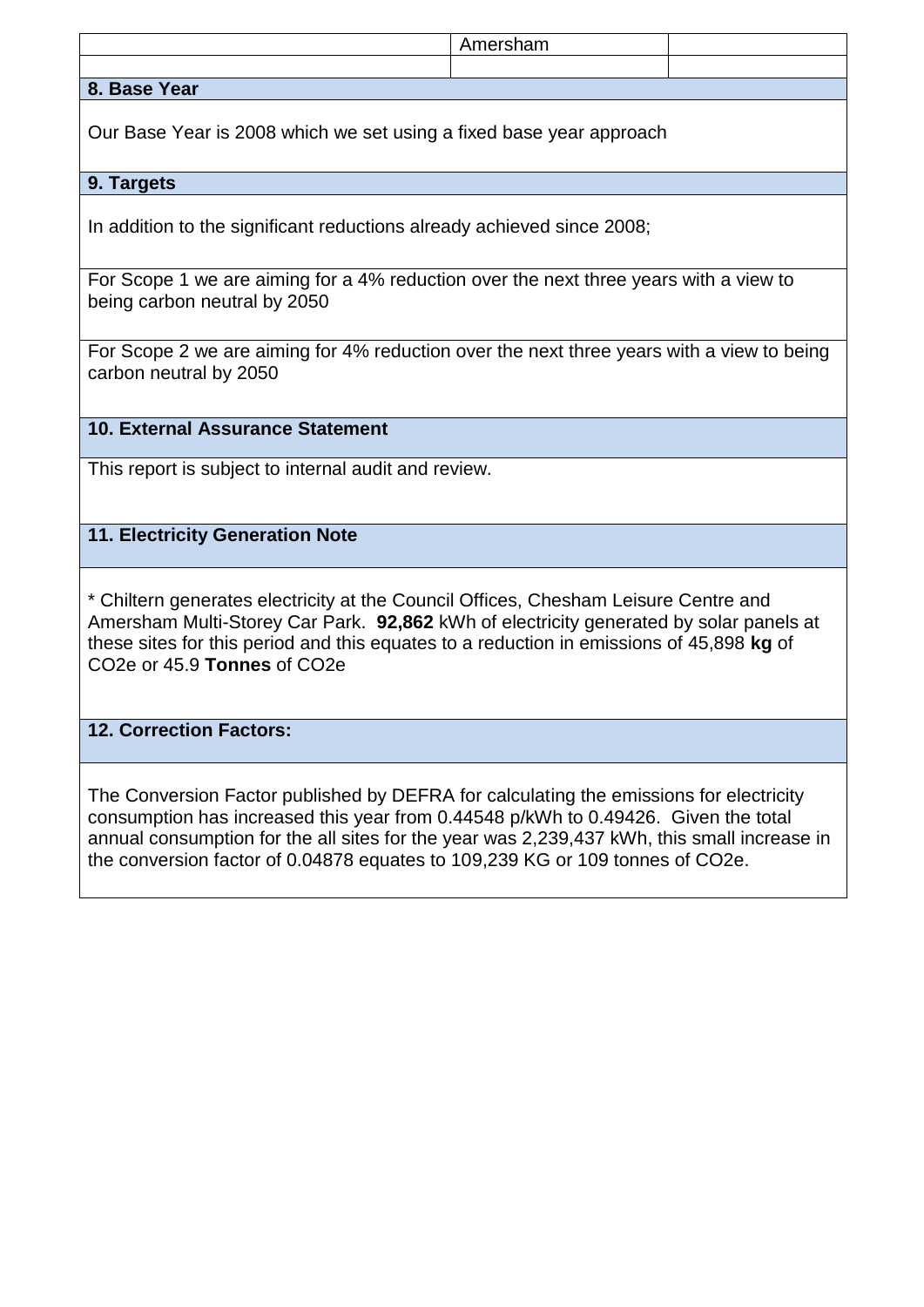|                                                                                         | GHG Emission data for period 1 April 2008 to 31 March 2015 |                                    |                          |                          |                          |                          |                          |
|-----------------------------------------------------------------------------------------|------------------------------------------------------------|------------------------------------|--------------------------|--------------------------|--------------------------|--------------------------|--------------------------|
| <b>UPDATED for June 2014</b><br><b>Factors</b>                                          | Global Tonnes of CO <sup>2</sup> e                         |                                    |                          |                          |                          |                          |                          |
|                                                                                         | <b>Base</b><br>Year<br>2008/09                             | 2009/1<br>$\underline{\mathbf{0}}$ | 2010/1<br>$\overline{1}$ | 2011/1<br>$\overline{2}$ | 2012/1<br>$\overline{3}$ | 2013/1<br>$\overline{4}$ | 2014/1<br>$\overline{5}$ |
| Scope 1<br><b>Scope 2</b>                                                               | 105<br>1,516                                               | 96<br>1,277                        | 134<br>1,182             | 85<br>1,101              | 108<br>1,018             | 119<br>995               | 116<br>1,107             |
| Scope 3<br><b>Electricity Generated from</b><br><b>Solar Panels (Since Feb</b><br>2012) | 1,812                                                      | 1,844                              | 1,891                    | 1,847<br>$-3$            | 1,780<br>$-42$           | 1,712<br>$-42$           | 1,606<br>$-46$           |
| <b>Total Gross Emissions</b>                                                            | 3,433                                                      | 3,217                              | 3,207                    | 3,030                    | 2,864                    | 2,783                    | 2,783                    |
| Percentage<br><b>Reduction/Increase</b><br><b>Outside of Scopes</b>                     |                                                            | $-7%$                              | $\overline{\phantom{a}}$ | $-6%$                    | $-6%$                    | $-3%$<br><1              | <1                       |
| <b>Total Gross Emissions</b>                                                            | 3,433                                                      | 3,217                              | 3,207                    | 3,030                    | 2,864                    | 2,783                    | 2,783                    |